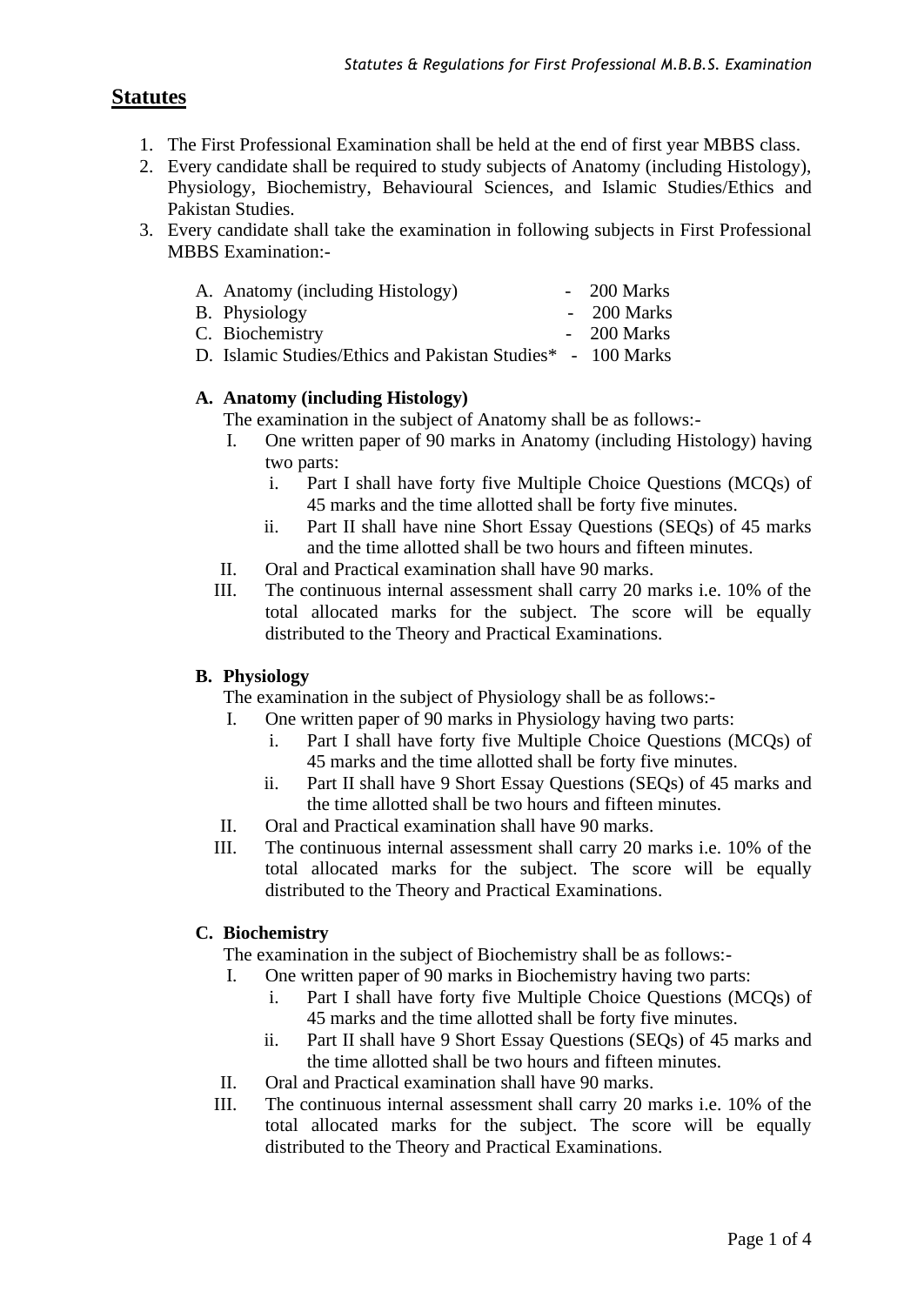# **D. ISLAMIC STUDIES/ETHICS AND PAKISTAN STUDIES**

The examination in Islamic Studies/Ethics and Pakistan Studies shall be as follows:-

- I. One written paper of 100 marks in Islamic Studies/Ethics and Pakistan Studies having two components:
	- i. Islamic Studies/Ethics component having 60 marks, three (3) Long Essay Questions (LEQs) to be attempted out of five (5) Long Essay Questions (LEQs)
	- ii. Pakistan Studies component having 40 marks, two (2) Long Essay Questions (LEQs) to be attempted out of four (4) Long Essay Questions (LEQs).

**Note:** Islamic Studies for Muslims, and Ethics for Non-Muslims candidates

4. The marks distribution in each subject is given in Table 1:

| <b>Subject</b>            | <b>Theory</b>            |             | <b>Practical</b>           |          | <b>Total</b> |
|---------------------------|--------------------------|-------------|----------------------------|----------|--------------|
| <b>Anatomy (Including</b> | Part I MCOs              | 45 Marks    | Oral and Practical         | 90 Marks |              |
| <b>Histology</b> )        |                          |             |                            |          |              |
|                           | Part II SEQ <sub>s</sub> | 45 Marks    | Internal Assessment        | 10 Marks |              |
|                           | Internal                 |             |                            |          |              |
|                           | Assessment               | 10 Marks    |                            |          |              |
|                           |                          | <b>100</b>  |                            | 100      | 200          |
| <b>Physiology</b>         | Part I MCOs              | 45 Marks    | Oral and Practical         | 90 Marks |              |
|                           | Part II SEOs             | 45 Marks    | <b>Internal Assessment</b> | 10 Marks |              |
|                           | Internal                 |             |                            |          |              |
|                           | Assessment               | 10 Marks    |                            |          |              |
|                           |                          | <b>100</b>  |                            | 100      | 200          |
| <b>Biochemistry</b>       | Part I MCOs              | Marks<br>45 | Oral and Practical         | 90 Marks |              |
|                           | Part II SEQs             | 45 Marks    | Internal Assessment        | 10 Marks |              |
|                           | Internal                 |             |                            |          |              |
|                           | Assessment               | 10 Marks    |                            |          |              |
|                           |                          | 100         |                            | 100      | 200          |
| <b>Total</b>              |                          |             |                            |          |              |

### **Table 1**

5. The medium of Examinations shall be English with option to attempt questions for Islamic Studies/Ethics and Pakistan Studies in Urdu.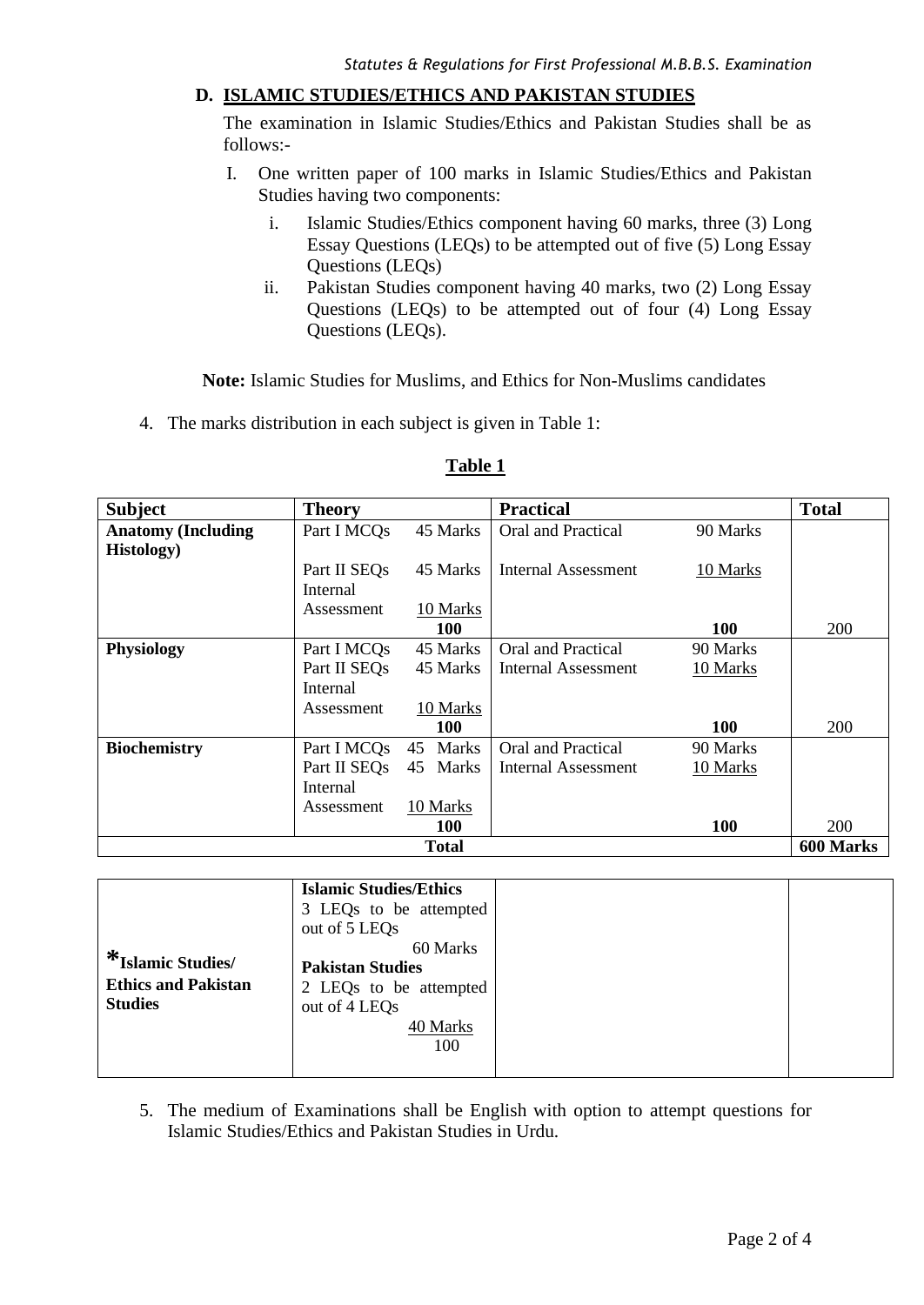6. No grace marks should be allowed in any examination or practical under any guise or name

## **Regulations**

- 1. This examination shall be open to any student who:
	- a. has been enrolled/registered and completed one academic year preceding the first professional examination in a constituent/affiliated College of the University.
	- b. has his/her name submitted to the Controller of Examinations, for the purpose of examination, by the Principal of the College in which he / she is enrolled.
	- c. has his/her marks of internal assessment in all the subjects sent to the Controller of Examinations by the Principal of the College alongwith the admission forms.
	- d. produces the following certificates duly verified by the Principal of his / her College:
		- (i) of good character;
		- (ii) of having attended not less than three-fourth (75%) of the full course of lectures delivered and practical conducted in each of the subjects of the Examination.

The Chairman of the College Academic Council / Principal of the College may condone for valid reasons deficiency up to 5% of lectures in written papers and 5% in practical. Candidates falling short of lectures or practical shall not be admitted to the examination but may be permitted to appear at the next examination if they attend 75% of the lectures delivered and practicals conducted up to the commencement of the next examination by remaining on the rolls of a College as regular student.

- e. The detainee students shall complete all the academic requirements including attendance in the year of detention like promoted students enrolled in the class.
- 2. The minimum number of marks required to pass this examination for each subject shall be fifty percent (50%) in written and fifty percent (50%) in the oral  $\&$  practical examination and fifty percent (50%) in aggregate, independently and concomitantly at one and the same time.

However, the minimum number of marks required to pass the examination for Islamic Studies/Ethics and Pakistan Studies shall be thirty three percent (33%) in aggregate.

### \***Note:**

- i. Islamic Studies/Ethics and Pakistan Studies can be cleared any time before passing the Final Professional Examination.
- ii. The marks of Islamic Studies/Ethics and Pakistan Studies shall not contribute towards the total marks of the Professional Examination and determination of position.
- 3. Candidates who secure eighty five percent (85%) or above marks in any subject shall be declared to have passed "with distinction" in that subject and no candidate who does not pass in all the subjects of the First Professional MBBS Examination as a whole at one and the same time shall be declared to have passed "with distinction" in any subject.
- 4. A candidate failing in one or more subject of the annual examination shall be provisionally allowed to join second professional class till the commencement of supplementary examinations. The candidate, however, shall have to pass the failed subjects in this supplementary examination failing which he / she shall be detained in